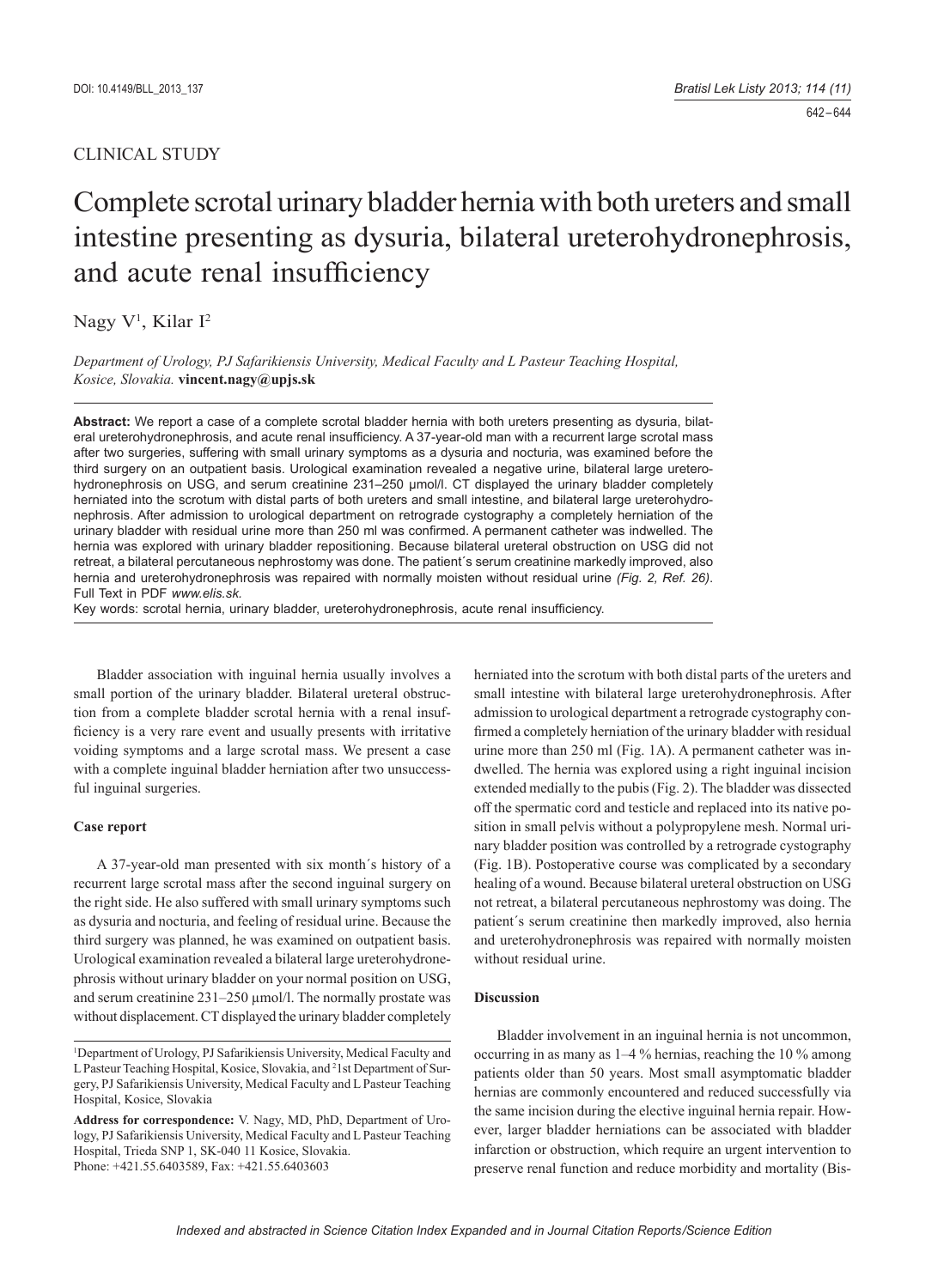

**Fig. 1 A, B. Scrotal herniation of the bladder before (A) and after surgery (B): retrograde micturition cystography.**



Fig. 2. Scrotal hernia of the bladder - Intraoperative findings.

harat et al, 2009; Conde Sánchez et al, 2001). Massive inguinal – scrotal herniation of the bladder is much less common. The review by Thompson et al (1986) revealed 73 published case reports up to1986, but from this time to June 2011 there are in Pubmed another 87 articles with this topic. Finally, as of July 2004, 139 cases of ureteral hernia had been described in literature (Bertolaccini et al, 2005). At last, Wagner et al (2004) presented only the fifth case with an acute renal failure, which required an immediate nephrostomy tube decompression and admission to the intensive care unit. The similar situation was in our patient with a huge scrotal hernia in which despite repositioning both ureters and urinary bladder, the ureteral obstruction did not retreat, and bilateral puncture nephrostomy must have been done. Bilateral obstructive uropathy secondary to inguinoscrotal bladder hernia, and an acute renal failure secondary to ureteral obstruction sometimes with hypocontractile detrusor were also known in previous reports (Bonani et al, 2007; Herranz Fernández et al, 2002; Errando Smet et al, 2001; Barea et al, 1998).

Diagnosis is established commonly by history, physical examination, local findings, and from diagnostic procedures by USG, CT, IVP. Retrograde and voiding cystourethrograms are the radiological diagnostic tests of choice to evaluate this disease. Voiding symptoms can be examined by urodynamics (Marquez Moreno et al, 2010; Bjurlin et al, 2010; Van Kerkhove et al, 2008; Neulander et al, 2007; Juan Escudero et al, 2007; Nicola et al, 2006; Cruz Guerra et al, 2005; Herrero Riquelme et al, 2000).

Bladder hernia can be intraperitoneal, extraperitoneal or paraperitoneal. Surgery proved to be successful in the management of the inguinal-scrotal hernia and voiding dysfunction. The patients underwent an inguinal herniorraphy and replacement of the bladder in the retroperitoneal spaces with some surgical pitfall (Angus and Cardoza, 2008; Farooqet al, 2005). Sometimes the treatment consisted in bladder resection and repair of the inguinal hernia with a marlex or polypropylene mesh (Fumadó Ciutat et al, 2005). In patients with scrotal diverticulum of the urinary bladder as a rare cause of an inguinal hernia, treatment consisted of inguinal resection of the bladder diverticulum, the peritoneal sack and closure of the hernia (Schuster and Steinbach, 2005; Gronau and Panek, 2005). Few reports of tumour in the herniated bladder have been reported (Pastor Navarro et al, 2010; Das et al, 2007). Laparoscopy is a new tool in hernias treatment (Yao et al, 2008, Svach et al, 2003).

### **Conclusion**

Urinary bladder hernia in mid age males is a rare pathology often presenting with a huge inguinal-scrotal mass, voiding disturbances, acute renal insufficiency, ureterohydronephrosis. It should be suspected in every male with lower tract obstructive symptoms and associated inguinal hernia. USG, CT and retrograde cystogram are the diagnostic tools of choice to evaluate this disease. The surgical treatment is that of the hernia and bladder outlet obstruction.

## **References**

**1. Bisharat M, O´Donnell ME, Thompson T et al.** Complications of inguinoscrotal bladder hernias: a case series. Hernia 2009; 13 (1): 81–84.

**2. Conde Sánchez JM, Espinosa Olmedo J, Salazar Murillo R et al.** Giant inguino–scrotal hernia of the bladder. Clinical case and review of the literature. Actas Urol Esp 2001; 25 (4): 315–319.

**3. Thompson JE Jr, Taylor JB, Nazarian N et al.** Massive inguinal scrotal bladder hernias: a review of the literature with 2 new cases. J Urol 1986; 136 (6): 1299–1301.

**4. Bertolaccini L, Giacomelli G, Bozzo RE et al.** Inguino–scrotal hernia of a double district ureter: case report and literature review. Hernia 2005; 9 (3): 291–293.

**5. Wagner AA, Arcand P, and Bamberger MH:** Acute renal failure resulting from huge inguinal bladder hernia. Urology 2004; 64 (1): 156.e12–13.

**6. Bonani M, Fischer H, Schmid W et al.** Subacute weakness of the lower limbs. Praxis (Bern 1994) 2007; 96 (33): 1215–1218.

**7. HerranzFernández LM, Jiménez Gálvez M, Arellano Ganán R et al.** Bilateral obstructive uropathy secondary to inguinoscrotal bladder hernia. ActasUrolEsp 2002; 26 (4): 306–309.